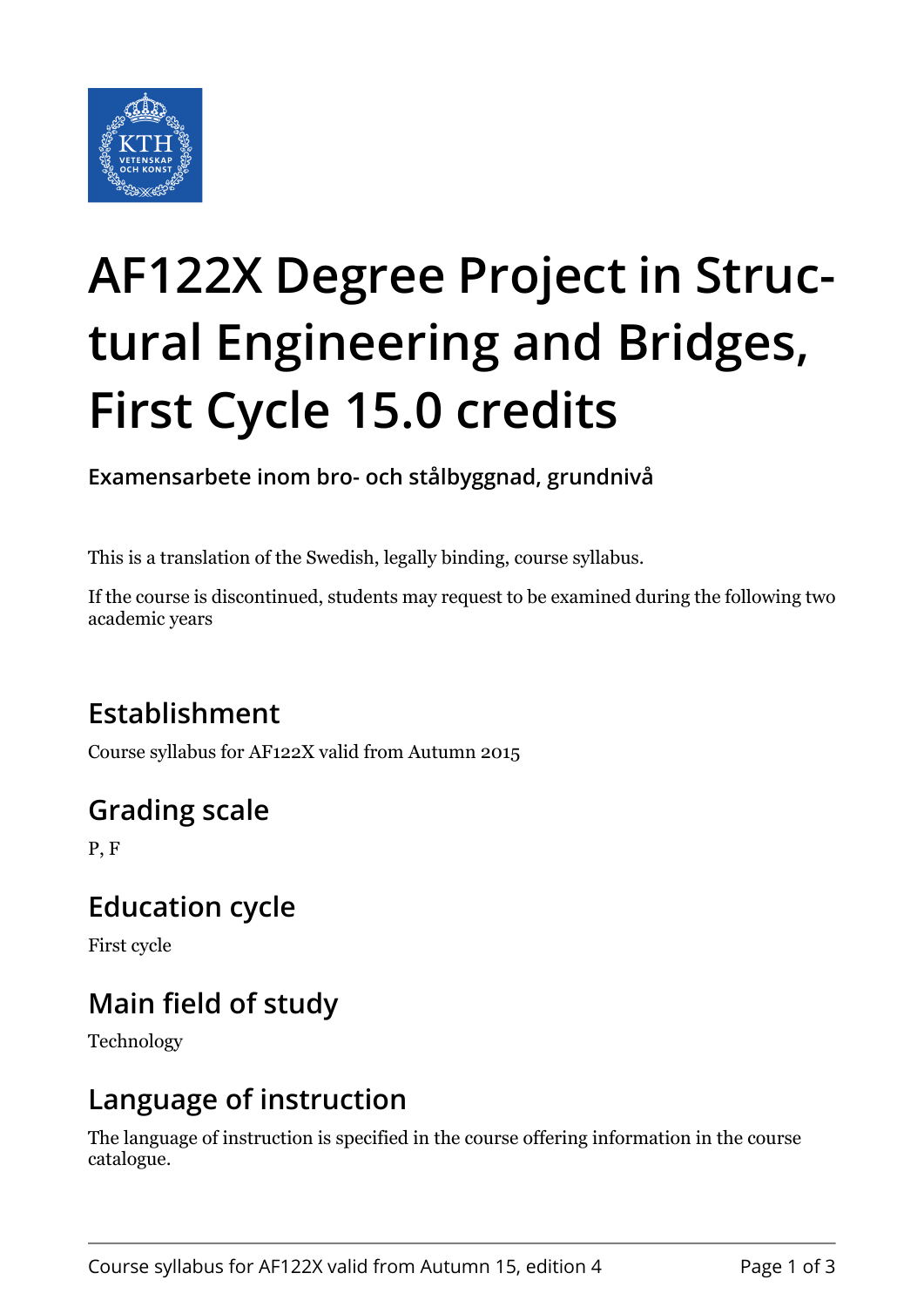## **Intended learning outcomes**

After completed degree project, the student should be able to

Show knowledge of the disciplinary foundation of the chosen subject area, applicable methods and orientation in current research and development and show advanced knowledge within some part of the subject area

Demonstrate the ability to search, collect and use relevant information critically and identify his needs of additional knowledge

Demonstrate the ability to formulate, assess and handle problems and critical discuss phenomena, issues and situations

Demonstrate the ability to plan and with applicable methods carry out assignments within given time frames

Demonstrate the ability to orally and in writing in dialogue with different groups account for and discuss information, problem and solutions

Demonstrate the ability to make assessments considering relevant scientific, social and ethical aspects

Show such skills that is required to work independently within some part of the main field of study technology

Demonstrate understanding ofthe significance ofsustainabilitywithin the subject area

#### **Course contents**

The degree project should constitute a specialisation within the field of technology/the main field of study for first-cycle studies. The course is designed as a limited research project within Structural Engineering and Bridges.

## **Disposition**

Kursen bedrivs som ett projektarbete och genomförs individuellt eller tillsammans med annan student. Kursen är upplagd med organiserad handledning och med avstämning av delmoment under kursperioden.

## **Specific prerequisites**

A general condition is that a main part of the studies, at least 120 credits of which 60 credits with progressive specialisation for first-cycle studies within the main field of study, should be completed before the degree project may be started. It is the examiner that decide if the student has the specialisation that is intended and that the student completed the main part of the studies before degree project is started. Exemption can after assessment be granted by the director of first and second cycle education.